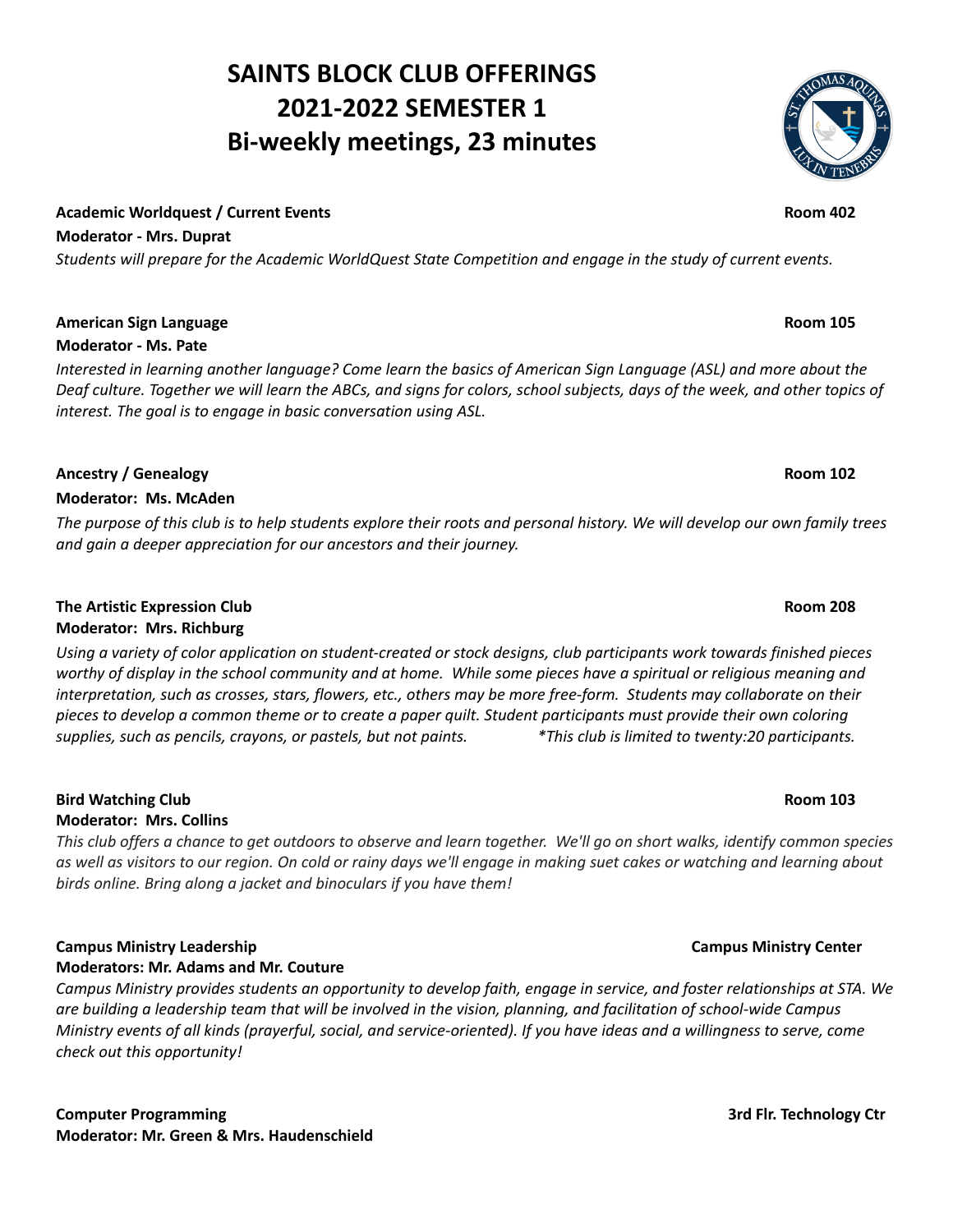The computer programming club will give students the opportunity to explore a programming language and learn what goes into developing a software package. Students will be involved in selecting what project(s) and languages are covered in the club. The club will also look at the software engineering industry as a career and may involve guest *speakers from industry.*

# **Creative Writing Club Room N201**

# **Moderator: Ms. Graham**

Creative Writing Club is for writers of any genre. Each meeting we will write and have the opportunity to share our work. *A future goal of the club will be to publish an online literary magazine.*

### **Design, Build, Compete Room 408 Moderators: Mr. Holtz**

This club will focus on DIY engineering challenges. Student teams will be required to design and build devices that meet *project specifications and task requirements. Finished projects will be evaluated through head-to-head competition.*

### **Diversity, Equity, Inclusion Aquinas Rm (2nd floor) Moderator: Ms. Newland**

This club will focus on today's important issues relating to diversity, equity, and inclusion. It will create a safe space for *students to be themselves and learn about others while maintaining respect for all individuals.*

### **Environmental Club Room 403**

### **Moderators: Mrs. Petelo and Mrs. Colford**

Environmental Club is a group for students that are committed to raising awareness about environmental issues and reducing environmental impact as individuals, a school community, and as citizens of the world. There is potential to split *into two divisions of the aquaponics/hydroponics club and the sustainability/sustainable design club or maybe with* slightly different topics depending on how students show interest. We will all meet together at first and then split into *smaller groups for later club meetings to work on specific projects.*

### **Foodies Adventure Room 406**

### **Moderators: Mrs. Kennedy**

In this club, we will explore all different types of food where we will learn about and sample foods from around the area and around the world. We will have tastings of different foods and even learn how to prepare some. Come learn about *cooking and experience the world of food.*

### **Moderator: Mme. Lennon**

The French Club would be open to all French students and anyone with an interest in the French language or francophone *cultures. We'll discuss the French language, culture, and of course, food!*

# **The Great American Songbook Music Room (410)**

### **Moderator: Mrs. LaForce**

A look at the most important and influential composers from the early 20th Century. Any student that signs up for this club must be willing to sing alone. Students will be expected to prepare songs from great composers like; Cole Porter, *George Gershwin, Irving Berlin, and Richard Rogers.*

# **French Club Room ND401**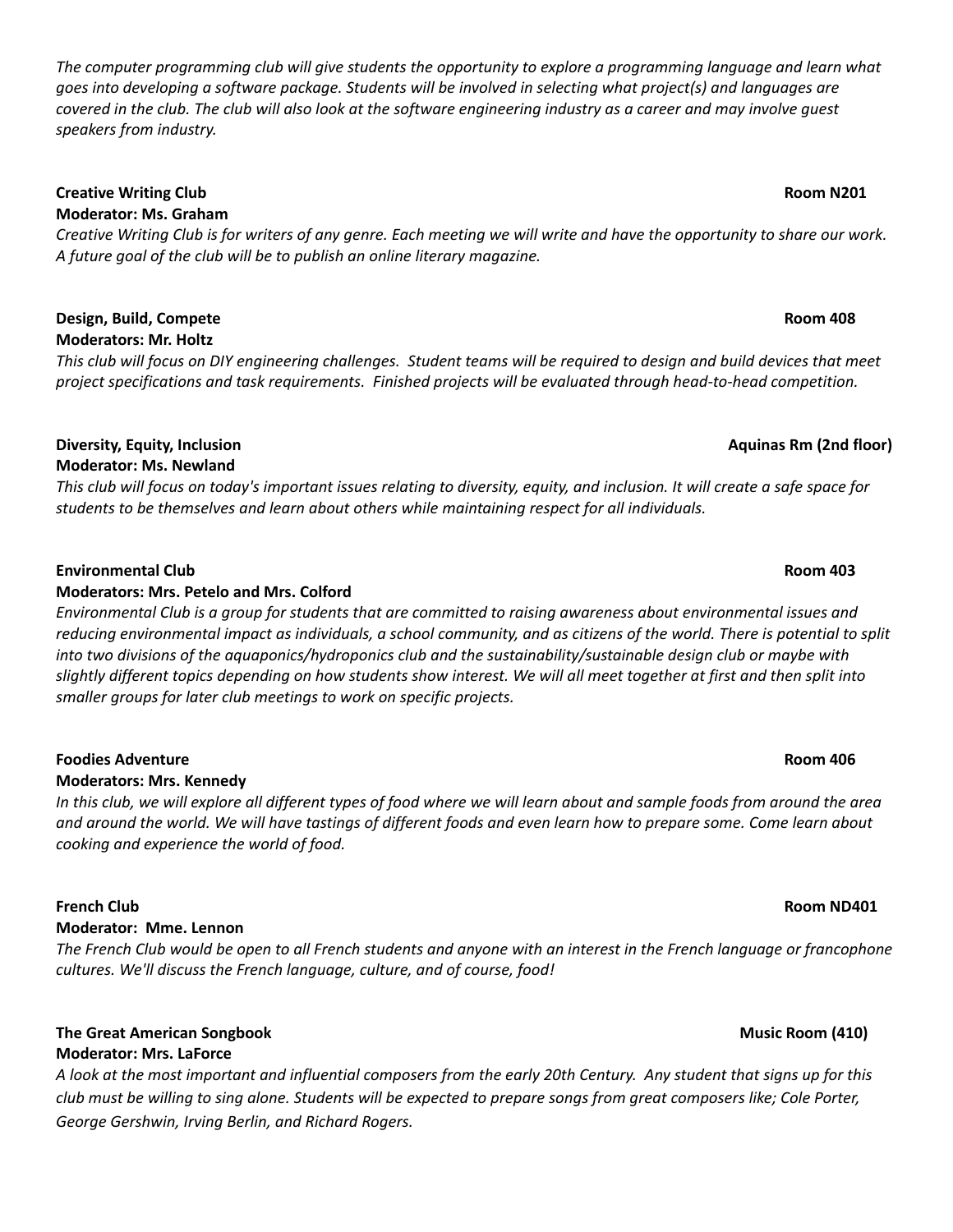### **Pep Club Room ND202**

### **The History Club Room 401 Moderator: Mr. Burnett**

Members of the History Club will share their love of history and promote historical discussion during SAINTS Block Club time. Activities may include lectures, discussions, and films. Homework outside of the club meeting time will be an *expectation in order to prepare for discussions, lectures and films.*

### **Knitting Club Room 204**

### **Moderator: Ms. Cummings**

For years, knitting clubs have been a way for communities to come together to help one another, provide support, make connections, build camaraderie, and learn new skills. During knitting club meetings students will learn about various types of knitting while building connections in their school community, and gaining a valuable life skill in the process. They will be introduced to basic stitches, and learn how to cast on, and off a needle. They will also use a knitting loom, and try their hand at arm stitching working at their own pace to create projects such as a hat, scarf, and bulky blanket. Students will be responsible for their own needles, and yarn for projects. Throughout the year students will give back to *the community by donating one of their projects to a local non-profit organization.*

### **Life Skills Room 101**

## **Moderator: Sra. Murphy**

Life Skills Club aims to help students manage themselves in a healthy and productive way. This club emphasizes everyday *skills such as time-management, decision-making and problem-solving, effective communication, etiquette, household* duties, and healthy lifestyle and nutrition. It also addresses topics such as what to do in emergency situations, how to *prepare for a college interview, money management, and other "adulting" skills.*

# **"The Moth" Storytelling Club Room 106**

**Moderator: Mrs. Kirsch**

This club is based off of The Moth, a storytelling stage show, radio show, and podcast. Together we will learn how to choose a story topic, write an outline, and perform 5-minute stories about our lives. Great for students interested in *gaining confidence in public speaking!*

# **Math Club Room 203**

# **Moderator: Mr. Croteau**

Math Club is an opportunity to come together and work on challenging math problems in a non-classroom setting. *Participation in the Southeastern Math League is also a possibility for those who are interested.*

### **Moderator: Mrs. Wade**

PEP Club is ideal for students who are interested in spreading school spirit around the school. Participants should be self-motivated, creative, love STA, and be peppy! "Peppers" will decorate the hallways and lockers for holidays and brainstorm different ways to build and share Saints Pride in lots of fun ways! Opportunities to be Bernie at activities and *events are included.*

### **Photography & Yearbook Club Room 301**

# **Moderator: George Dannecker, Holly Hearn, & Mr. Marquis**

This club will allow students to experience the creative and rewarding elements of photography. Students will gather to share their own digital photographs and learn skills to improve the use of their cameras. Club members should expect to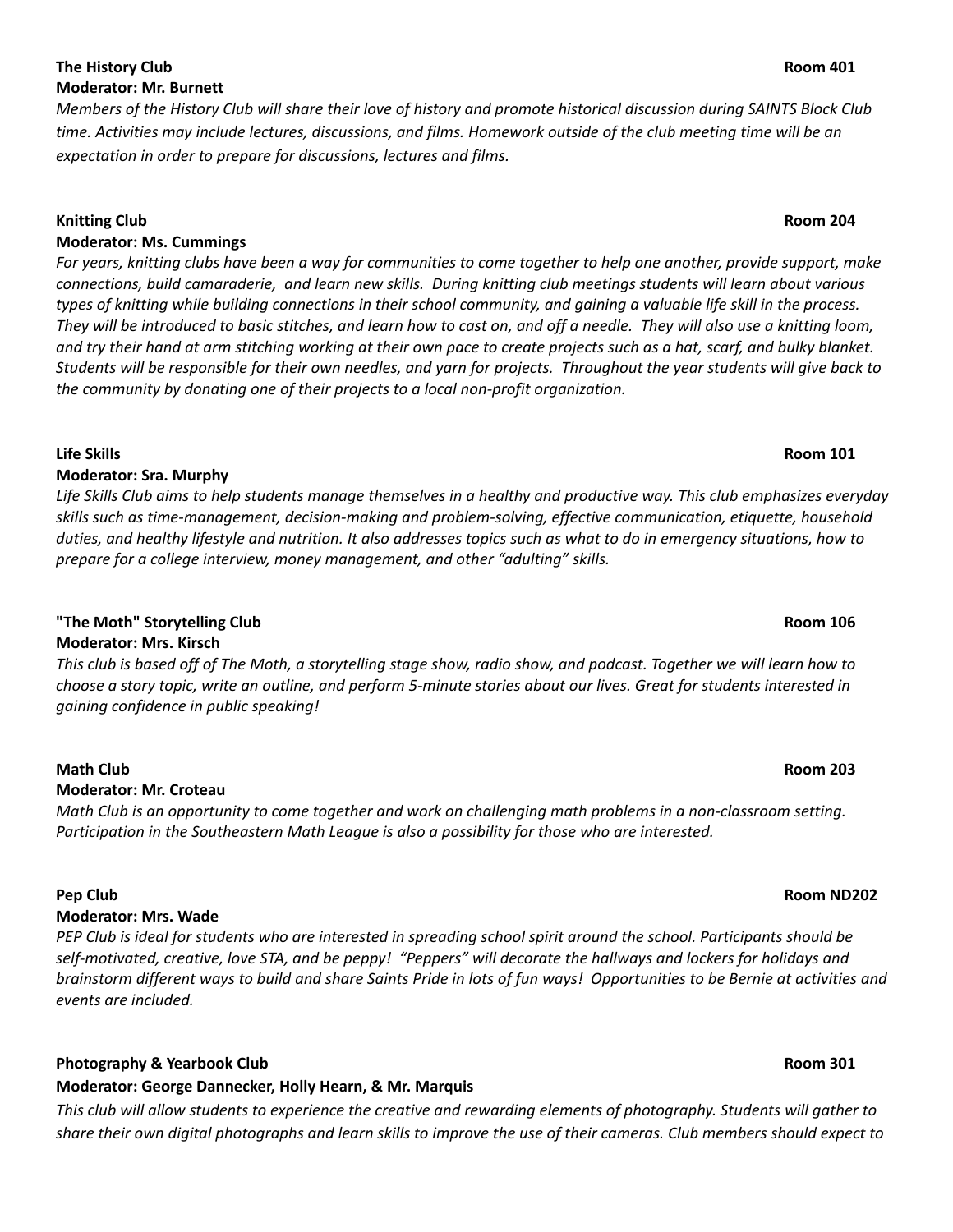# participate by completing weekly photo assignments that are then shared with the club. The Club will work to support the *STA Yearbook in providing photography that may be used in our yearbook.*

# **Prayer Club Room 302**

# **Moderator: Mr. McCafferty**

So many of us have the sincere desire to set aside time for prayer but never seem to get around to it. So think of this club as the ""pause"" button on your life's remote control -- a chance to slow down and reflect. Together we will explore the meaning and practice of prayer -- through a handful of short videos, through our own writing, and by praying together *each time we meet. All are welcome!*

### **Psych Club Room 303**

### **Moderator: Mr. Hureau & Billy Wade '22**

Psych Club will provide students with an opportunity to examine aspects of human behavior beyond the psychology course offered as a social studies elective. Some of the intriguing topics to be covered are: abnormal behavior, *psychopathy, criminal profiling, extrasensory perception, memory and forgetting, personality, and social psychology.* Career psychologists will be sought out as guest speakers too. If you'd like to understand the human mind, join Psych Club *today!*

#### **Reading Appreciation Room 304 Moderator: Mr. Mueller**

Harry Truman once said that "not all readers are leaders, but all leaders are readers." To be a leader, to be the best version of yourself, you have to have a ceaseless appetite for learning, for self-improvement, for wisdom. Reading can help us transform our lives, and it is why we all know we should read more. This club provides that opportunity. Together we will explore strategies that will assist our reading, take time to read material we find beneficial for our growth and *development, and reflect on that reading each time we meet. All are welcome!*

### **Reflective Journaling Room 407**

### **Moderator: Mrs. Hasbun**

Each meeting you will be given a choice of prompts to respond to. You will jot down your ideas and feelings on the *chosen prompt. Sharing is optional. A lifelong writing and reflection habit is the goal.*

### **Robosaints Room 409**

### **Moderators: Mr. Demos**

The Robosaints are a FIRST Robotics team that competes with other teams throughout New England. We hold optional *voluntary meetings most days after school in the Makerspace set up in room 404.*

### **Shakespeare Room 104**

### **Moderator: Mr. Tinney**

This club offers an exploration of the works of Shakespeare--their interpretations and impact--and the Renaissance world *he lived in.*

### **Spanish Club Room ND402**

### **Moderator: Sra. Mutch & Sr. Puertas**

We will be viewing short videos regarding cultural aspects of Spanish-speaking countries. When it's possible we'll be finding food in our local area that's authentic to specific Spanish-speaking countries to share with the club. Profesor Puertas and I will also facilitate Spanish games to incorporate the Spanish language in addition to the cultural aspects we *will be covering. Students do not need proficiency in the language to join this club.*